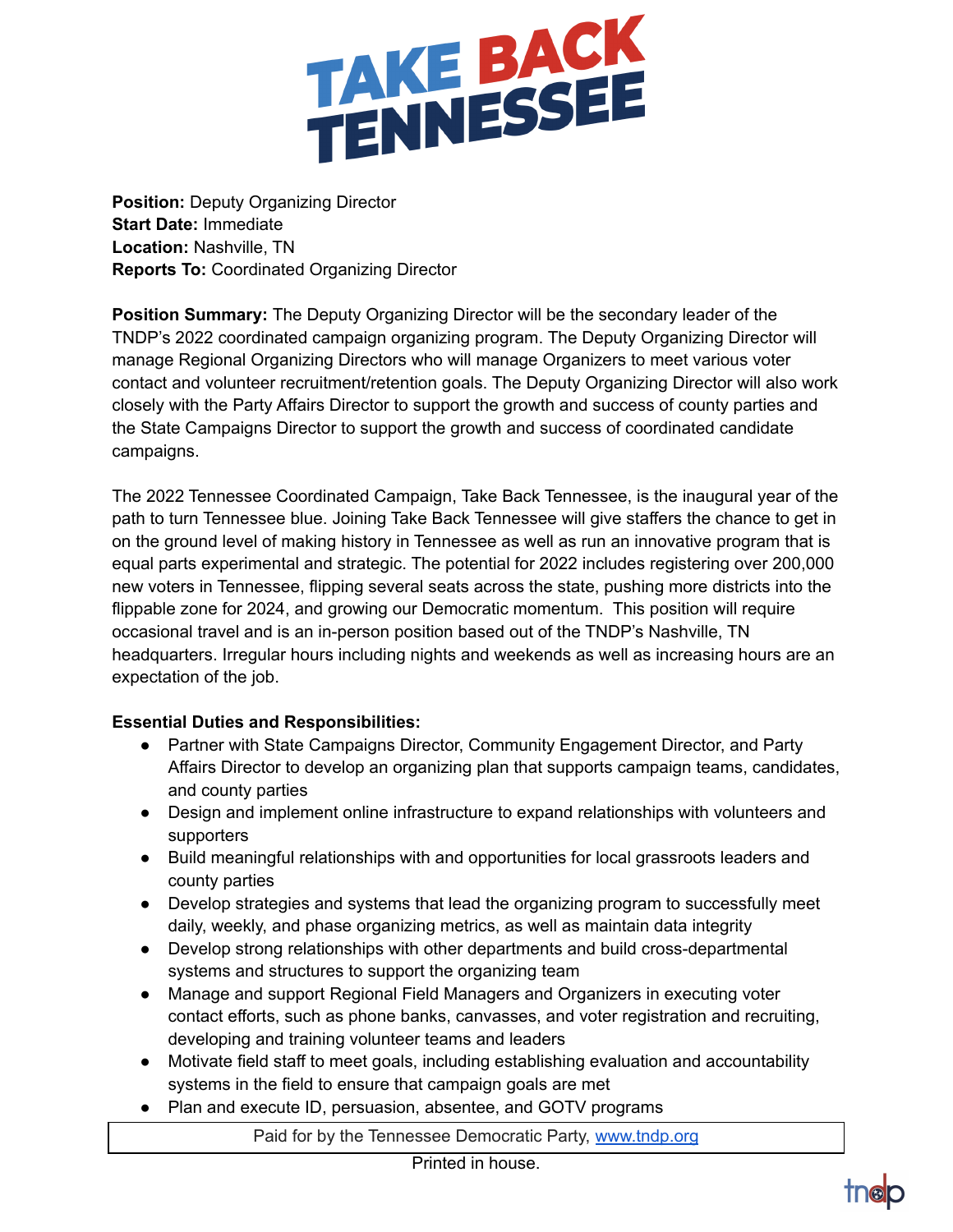

- Collaborate with Data Director to gather and integrate into the Voter File the best available analytics, modeling, and voter-identification information
- Ensure that all metrics related to field activities are properly tracked
- Conduct coaching and accountability conversations with organizing staff who are falling short of their goals
- Other duties as assigned

## **Preferred Qualifications:**

- Valid driver's license and reliable access to a vehicle
- Experience in red and rural areas
- Experience managing managers

## **Required Qualifications:**

- 3+ years of experience working on political campaigns in field
- 2+ years of paid staff management experience on a political campaign as a Field Director, Deputy or Regional Field Director
- Experience recruiting, hiring, training, and managing field staff
- Experience writing field and GOTV plans
- Experience targeting and creating persuasion and GOTV universes based on modeling
- Extensive knowledge of and experience working with VoteBuilder (VAN), Mobilize, texting and dialer platforms, and other field/RVP tools
- Willingness to manage a diverse team with different experiences and perspectives, and a commitment to helping them grow and succeed
- Knowledge of volunteer and paid tactics, and when/how to deploy them effectively and efficiently
- Comfortable and confident in public speaking, particularly with grassroots leaders
- Commitment to using data to inform decisions
- Experience creating clear, transparent processes for voter contact goal construction, accountability, and reporting for all organizing staff
- Comfortable with technology and learning new tech systems
- Strong computer skills
- Solutions-oriented, creative, and flexible every day will look different, and it's important to have a positive attitude, be a team player, and find creative solutions
- Excellent written and verbal communication skills
- Ability to communicate clearly and proactively both with staff and with external partners
- Ability to manage multiple projects independently and navigate competing priorities
- Possess a sharp and critical eye for detail
- Resilient, resourceful, and adaptive to priority shifts and change (big and small)
- Have experience working in a fast-paced environment, managing multiple projects at the same time while meeting tight deadlines

Paid for by the Tennessee Democratic Party, [www.tndp.org](http://www.tndp.org/)